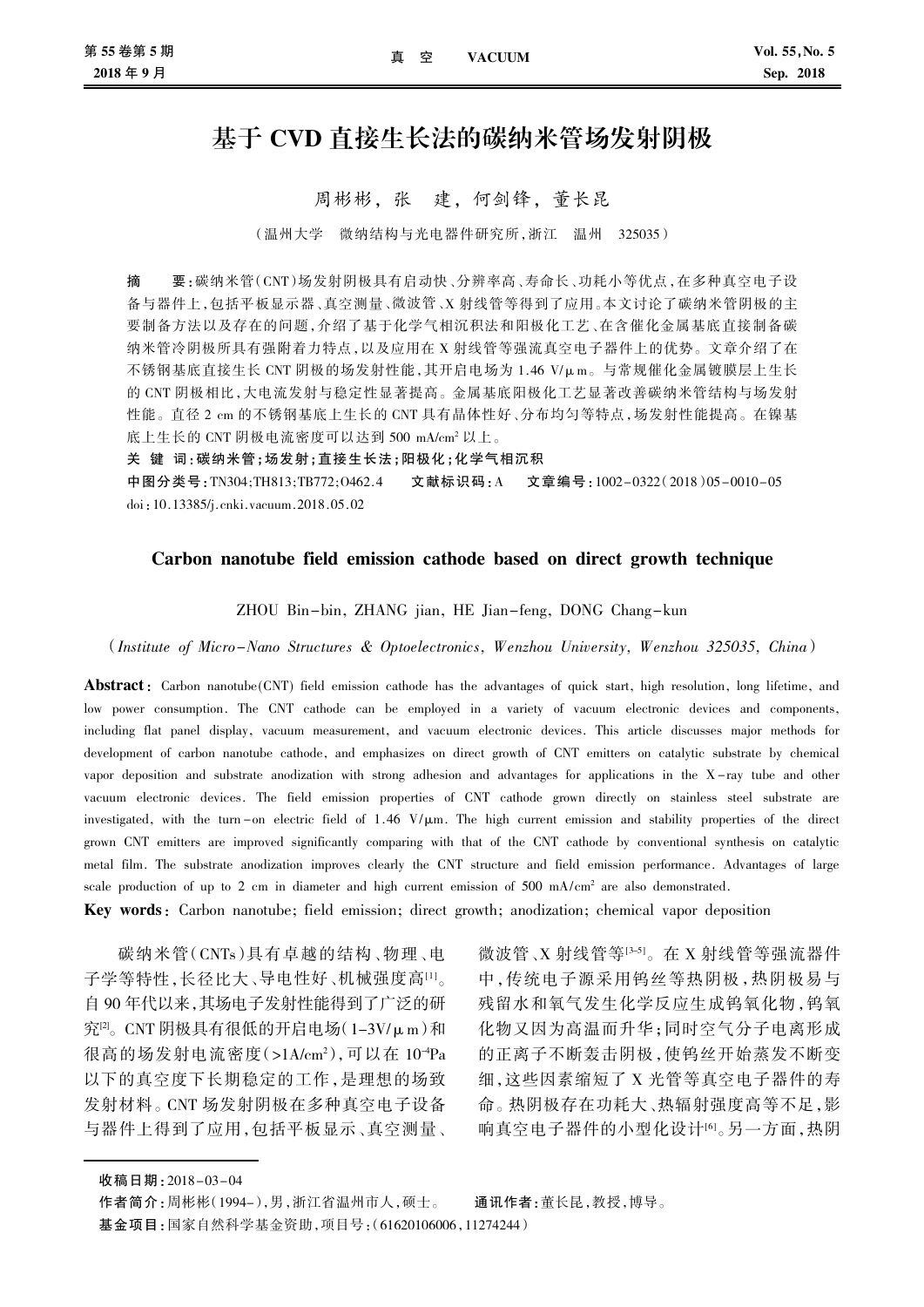极器件还存在启动慢、时间分辨率低等性能缺 陷。因此,应用新型电子源设计,尤其是场发射电 子源结构,对于提高 X 射线等强流真空器件的结 构与工作性能,具有重要的意义。

以碳纳米管为场发射阴极的 X 光管具有电 流密度高、体积小、启动快、电子束容易聚焦、分 辨率高、寿命长等优势[7]。H.Sugie 在镀催化剂的 钨线上制备碳纳米管薄膜作为 X 射线管阴极,并 在 2×10-5Pa 的真空条件下工作[8]。实验表明基于 CNT 场发射的 X 射线图像比基于钨热阴极的更 清晰、分辨率更高、且适用于生物和非生物样品 的检测。J. W. Jeong 等人制备了高度紧凑的三极 管结构 CNT 场发射 X 射线管,可以通过栅极电 压调节电流的大小[9]。该 X 射线管在阳极电压为 25kV、电流为 80μA 时对鼠标进行曝光成像只需 1s。2016 年 A. Sharma 等人研制出反射式固定阳 极靶的直接封装 X 射线管[10]。阴极采用丝网印制 法将碳纳米管涂在合金的基底上增加碳纳米管 与基底的结合力,阴极电流从栅极到达阳极的透 过率高达 80%,在阳极电压为 30kV、10mA 的电 流工作下可以稳定持续工作 3 个小时,这种类型 的 X 光管可应用于紧凑型 X 光设备及多 X 射线 源数字 CT 系统。

## 1 碳纳米管阴极的主要制备方法与特点

碳纳米管阴极有多种制备方法,常用的方法 主要有两种。一种是通过电泳法或丝网印制法将 含碳纳米管的薄膜沉积在导电基底上[11-13]。这是 一种工艺简洁、低能耗、低成本、易于控制的薄膜 制备工艺。对基底类型和形状要求低,可以大面 积沉积,因此被广泛的应用。第二种是化学气相 沉积法 (CVD),通常在导电基底上沉积催化金 属,通过热化学气相沉积(热 CVD)、等离子体增 强化学气相沉积(PECVD)[14-15]、微波等离子化学 气相沉积(MPCVD)[16-17]等不同途径原位制备 CNT 场发射体,无需黏附、固化材料,有利于获得较好 的器件真空。这两种方法存在的一个普遍问题是 CNT 薄膜与基底的附着较弱,CNTs(或 CNT 复合 材料)与基底只有表面接触结合(图 1a),因而接 触电阻高,焦耳加热局部升温,直接影响场电子 发射性能。同时,CNT 薄膜易于脱落,使场发射性 能衰减、真空性能恶化。因此,改进制备方法、增 强 CNT 薄膜的结合附着性能,是提高 CNT 阴极 性能的一个重要方面。对 X 射线、微波管等强流、 长寿命真空电子器件而言,尤其重要。



图 1 碳纳米管生长方法示意图 (a)在催化金属表面上生长;(b)从催化金属基底上直接生长 Fig.1 Illustrations of carbon nanotube growth by different methods including (a) growth on catalyst film and (b) direct growth out off catalytic substrate, respectively

基于化学气相沉积(CVD)的直接制备技术 在含催化金属的基底上生长 CNTs, 无需沉积催 化金属层,CNT 可以从基底内部 直接生长 (图 1b),因而与基底的结合性能显著增强,接触电阻 小、散热性能好,有利于场发射稳定性与寿命性能 的提高[18-19]。本文将介绍在金属基底上直接制备碳 纳米管场发射阴极的方法,并与常规 CVD 生长的 CNT 阴极相比较,讨论其优异的场发射特性。

# 2 实验方法

## 2.1 CVD 直接生长法制备 CNT 场发射阴极

实验采用直径为  $2$ cm、厚度为  $250$ μm 的 304 不锈钢片作为生长的基底材料,采用丙酮和酒精 反复超生清洗 2 次。在阳极化过程中,配置 3mol/L 的草酸电解液,金属基底作为电解阳极,铂片作 为阴极。阳极化电压 100V,电流 2000mA,时间为 1min-5min。阳极化后金属基底用丙酮、酒精及去 离子水超声清洗。之后将处理好的基底通过石英 托盘放入石英管中,用金属法兰将壳体密封。生 长中,开启机械泵将系统抽至 3Pa-4Pa,通过 CVD 炉 体 PID 将 石 英 管 升 温 至 750℃ , 随 后 通 入 20sccm 乙炔与 200sccm 氩气的混合气体,反应 10min 后,关闭乙炔气体,待系统冷却后再关闭氩 气,关闭抽气泵,结束 CNT 生长。

# 2.2 场发射性能测试

测试系统采用安捷伦无油高真空分子泵系 统,前级泵为安捷伦干泵,测试真空度在 1× 10-6Pa 量级。高压电源为 Keithly 248 电源,电压上 限为 5kV。测试采用二级式结构,阴极为碳纳米 管场发射表面,阳极为不锈钢片。我们分别对 I-V 特性、I-t 稳定性等进行了测试研究。

### 3 结果与讨论

本工作中生长了两种 CNT 样品,样品 1 在不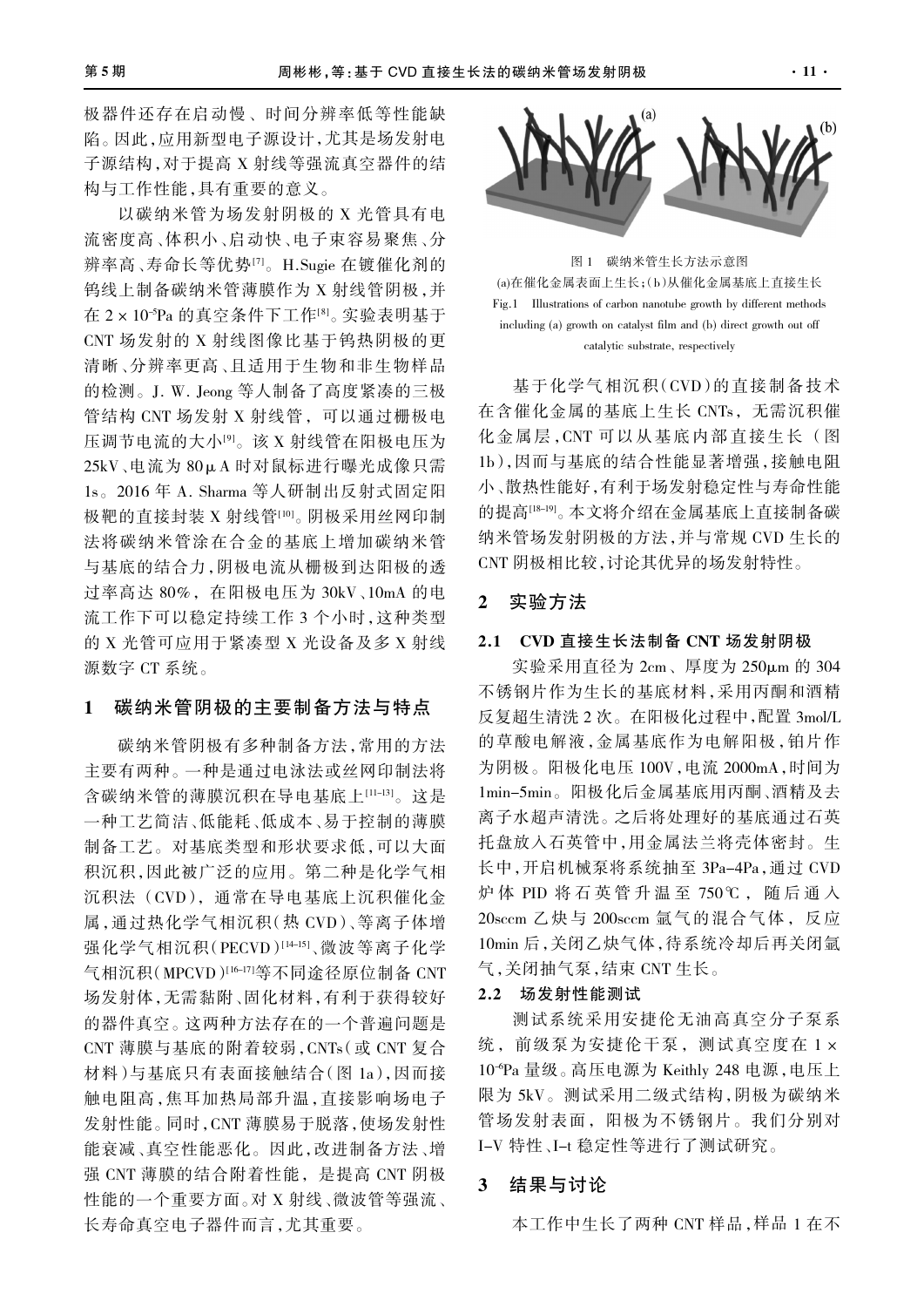锈钢基底上通过直接生长法制备,从图 2a 可以 看出,直接生长法制备的碳纳米管晶体性很好、 管径均匀,管径可达到 70nm-80nm,图 2b 显示碳 纳米管管壁平滑、缺陷少。样品 2 应用常规工艺 制备,先在不锈钢表面沉积氧化铝缓冲层和铁催 化剂膜,再通过热 CVD 在相同生长条件下制备。



图 2 在不锈钢基底上直接生长 CNTs(a)SEM;(b)TEM 图 Fig.2 (a) SEM and (b) TEM images of the CNTs by CVD direct growth on stainless steel substrate, respectively

我们对两种样品进行了场发射性能对比测 试。从图 3a 可以看出在电流密度为 10mA/cm2 时, 直接生长的碳纳米管阈值电场为 2.29V/μm,而 传统工艺生长的碳纳米管的阈值电场为2.87V/μm。 说明直接生长的碳纳米管场发射性能更加优异。



Fig.3 Field emission properties of the CNTs grown by two different techniques. (a) I-V curves; (b) Field emission stabilities of two samples tested in 10-5 Pa vacuum

我们对两种 CNT 阴极的发射稳定性进行了 对比测试研究,如图 3b 所示。测试在 10<sup>-5</sup>Pa 压力 下进行,开始阶段两个样品都有波动,但镀催化 剂膜的样品波动更剧烈,且场发射电流持续衰 减。采用直接生长法的样品虽然起初也有衰减, 但其稳定性显著提高,经历最初短时间的衰减 后,发射电流趋于稳定。5 小时后,样品 1 电流密 度衰减 3.5%,样品 2 电流密度衰减 13.8%。因 此,直接生长法制备的样品碳纳米管具有更好 的稳定性,得益于碳纳米管与基底的附着性能 的改善。

我们对直径为 2cm 的 304 不锈钢圆片进行 了对比实验。图 4a 是未阳极化的不锈钢基底,可 以看出表面比较平缓。图 4b 是通过阳极化处理 的金属基底,表面变得粗糙,有许多孔洞结构,有 利于碳纳米管生长,并使碳纳米管的表面附着力 增强。应用直接生长法,可以制备大面积碳纳米 管阴极,我们对直径为 2cm 的 304 不锈钢圆片基 底进行了阳极化和未阳极化生长对比实验。从图 5a 可以看出,未经过阳极化生长的碳纳米管不够 均匀,而且管壁径较粗,达到 90nm-100nm 左右。 经过阳极化处理后,碳纳米管比较均匀,管径在 50nm-60nm,而且管径平滑(图 5b)。主要是因为 经过阳极化后的金属基底表面产生了均匀的孔 洞结构因此利于碳纳米管均匀的生长。由于金属 催化剂颗粒经过阳极化尺寸颗粒变小,因此生长 的管径较细。



图 4 不锈钢基底(a)未阳极化;(b)阳极化 Fig.4 Stainless steel substrate (a) without anodization and (b) with anodization, respectively



图 5 不锈钢基底上生长碳纳米管的 SEM 图 (a)未阳极化;(b)阳极化

Fig.5 SEM images of carbon nanotubes grown on stainless steel substrate (a) without anodization and (b) with anodization, respectively

场发射 I-V 和稳定性特性如图 6 所示。可以 看出经过阳极化后生长的碳纳米管场发射性能 较好, 开启电场为 1.44V/μm。稳定性测试在 6.3×10-6Pa 下进行,起始电流为 3mA 左右。阳极 化基底上生长的碳纳米管阴极经过 20 个小时稳 定性测试,衰减了 1.7%,而未阳极化的碳纳米管 阴极 10 个小时后电流衰减了 3.8%。这是由于阳 极化生长的碳纳米管具有较好的晶体性,且碳管 与基底的结合力增强,减小了由于 CNT 缺陷和 CNT 基底间接触电阻引起的热损耗,改善了电子 发射稳定性。

我们还研究了直接生长阴极的大电流发射 特性。图 7 为在纯镍基底上生长的碳纳米管的场 发射 I–V 曲线,电流密度可以达到 600mA/cm<sup>2</sup>。 说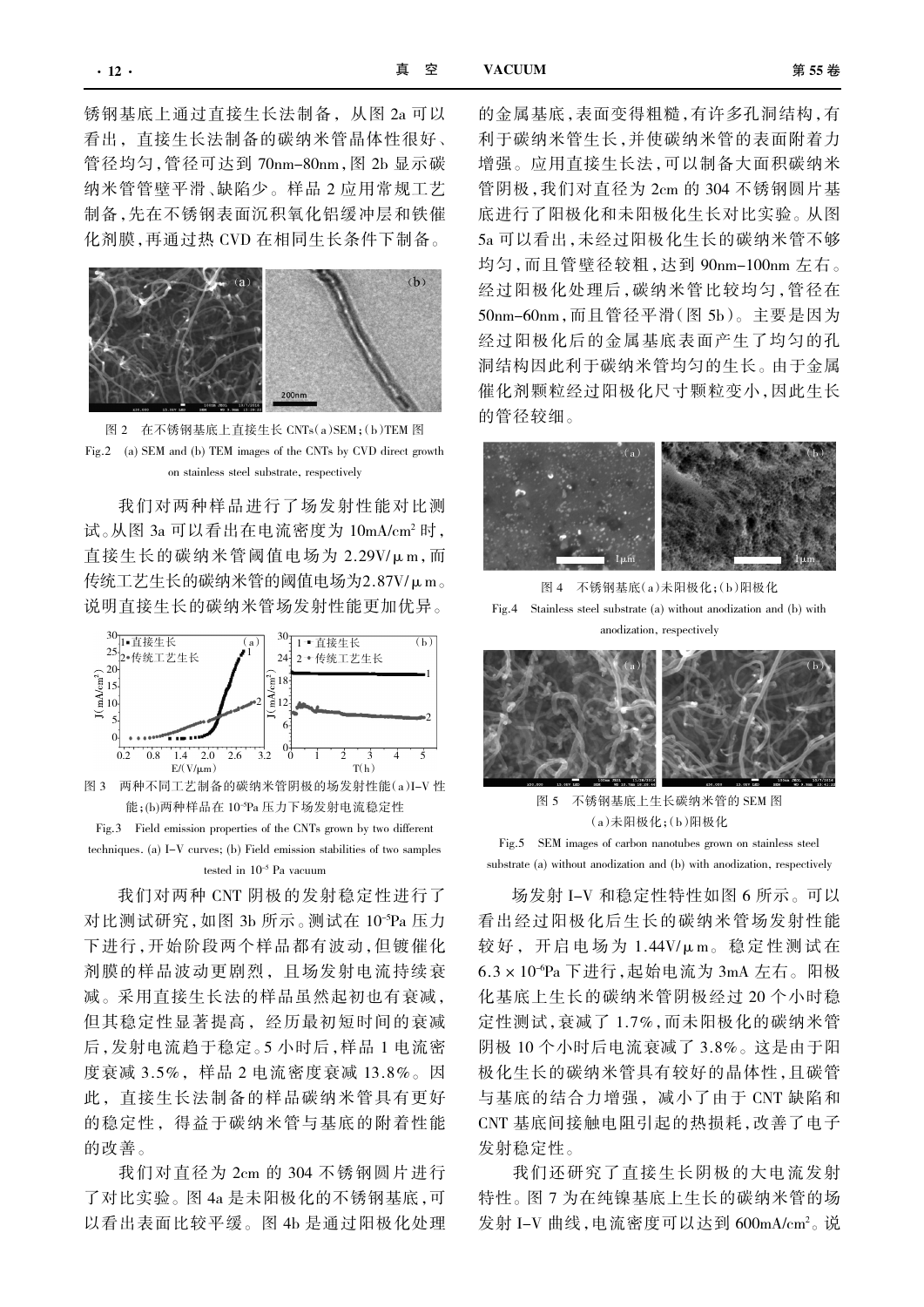明直接生长法可以制备高电流密度 CNT 阴极,在 强流真空电子器件中有较好的应用前景。



Fig.6 Field emission properties of CNT cathodes of 2cm in diameter with/without anodization. (a) I-V curve; (b) Emission stability



图 7 镍金属基底上生长碳纳米管阴极的大电流发射 I-V 曲线 Fig.7 High current emission I-V curve of CNT field emitter grown on Ni substrate

# 4 总结

本文采用化学气相沉积法在不锈钢基底上 直接生长碳纳米管,CNT 阴极的开启电场可低至 1.46V/μm,在电流密度 25mA/cm2 下稳定性测试 5 个小时电流衰减 3.5%。而用常规催化剂膜工艺 制备的碳纳米管阴极在同等发射下电流衰减达 到 13.8%,显然直接生长碳纳米管的强附着性能 对场发射的促进作用。对金属基底阳极化和未阳 极化对比发现,阳极化使得金属基底表面出现微 孔结构,大大提升了碳纳米管的附着力,制备的 碳纳米管阴极具有更好的场发射性能与稳定性。 直接生长法还显示了在大尺度(2cm 直径)阴极 制备、强流发射(>500mA/cm²)等方面的优势。直 接生长法制备的碳纳米管阴极在 X 射线管等强 流真空电子器件中有良好的应用前景。

# 参考文献

- [1] Jorio A, Dresselhaus G, Dresselhaus M S. Carbon nanotubes: Advanced topics in the synthesis, structure, properties and applications[J]. Materials Today, 2008, 11(3):52-60.
- [2] Heer W A D, Chatelain A, Ugarte D. A Carbon Nanotube Field-Emission Electron Source [J]. Science, 1995,270

(5239):1179-1180.

- [3] Teo K B K, Minoux E, Hudanski L, et al. Microwave devices: Carbon nanotubes as cold cathodes [J]. Nature, 2005,437(7061):968-968.
- [4] Lee Y Z, Burk L, Wang K, et al. Carbon Nanotube based X-ray Sources: Applications in Pre-Clinical and Medical Imaging [J]. Nuclear Instruments & Methods in Physics Research, 2011,648(3):S281-S283.
- [5] Kuznetzov A A, Lee S B, Zhang M, et al. Electron field emission from transparent multiwalled carbon nanotube sheets for inverted field emission displays [J]. Carbon, 2010,48(1):41-46.
- [6] Sugie H, Tanemura M, Filip V, et al. Carbon nanotubes as electron source in an x-ray tube[J]. Applied Physics Letters, 2001,78(17):2578-2580.
- [7] Choi H Y, Chang W S, Kim H S, et al. Acquisition of X-ray images by using a CNT cold emitter [J]. Physics Letters A, 2006,357(1):36-41.
- [8] Sugie H, Tanemura M, Filip V, et al. Carbon nanotubes as electron source in an x-ray tube[J]. Applied Physics Letters, 2001,78(17):2578-2580.
- [9] Jeong J W, Kang J T, Choi S, et al. A digital miniature x-ray tube with a high-density triode carbon nanotube field emitter [J]. Applied Physics Letters, 2013,102(2): 138-144.
- [10] Sharma A, Kim H S, Kim D W, et al. A carbon nanotube field-emission X-ray tube with a stationary anode target [J]. Microelectronic Engineering, 2016, 152(C): 35-40.
- [11] Kim H J, Heo S H, Heo S H, et al. Small-sized flat-tip CNT emitters for miniaturized x-ray tubes[J]. Journal of Nanomaterials, 2012,2012(2012):3.
- [12] Heo S H, Kim H J, Ha J M, et al. A vacuum-sealed miniature X-ray tube based on carbon nanotube field emitters.[J]. Nanoscale Research Letters, 2012,7(1):258.
- [13] Jeong J W, Kim J W, Kang J T, et al. A vacuumsealed compact x-ray tube based on focused carbon nanotube field-emission electrons [J]. Nanotechnology, 2013, 24(8):085201.
- [14] Qi J L, Zhang L X, Cao J, et al. Effects of oxygen on growth of carbon nanotubes prospered by PECVD [J]. Materials Research Bulletin,2014,49: 66-70.
- [15] Ankur Baliyan, Takashi Uchida, Takahiro Fukuda et al. Synthesis of a forest of double/triple walled CNTs of uniform diameters byplasma enhanced CVD using monodisperse iron oxide nanoparticles [J].J.Mater. Chem., 2012, 22:5277-5280.
- [16] Mathur A, Wadhwa S, Tweedie M, et al. A comparati ve